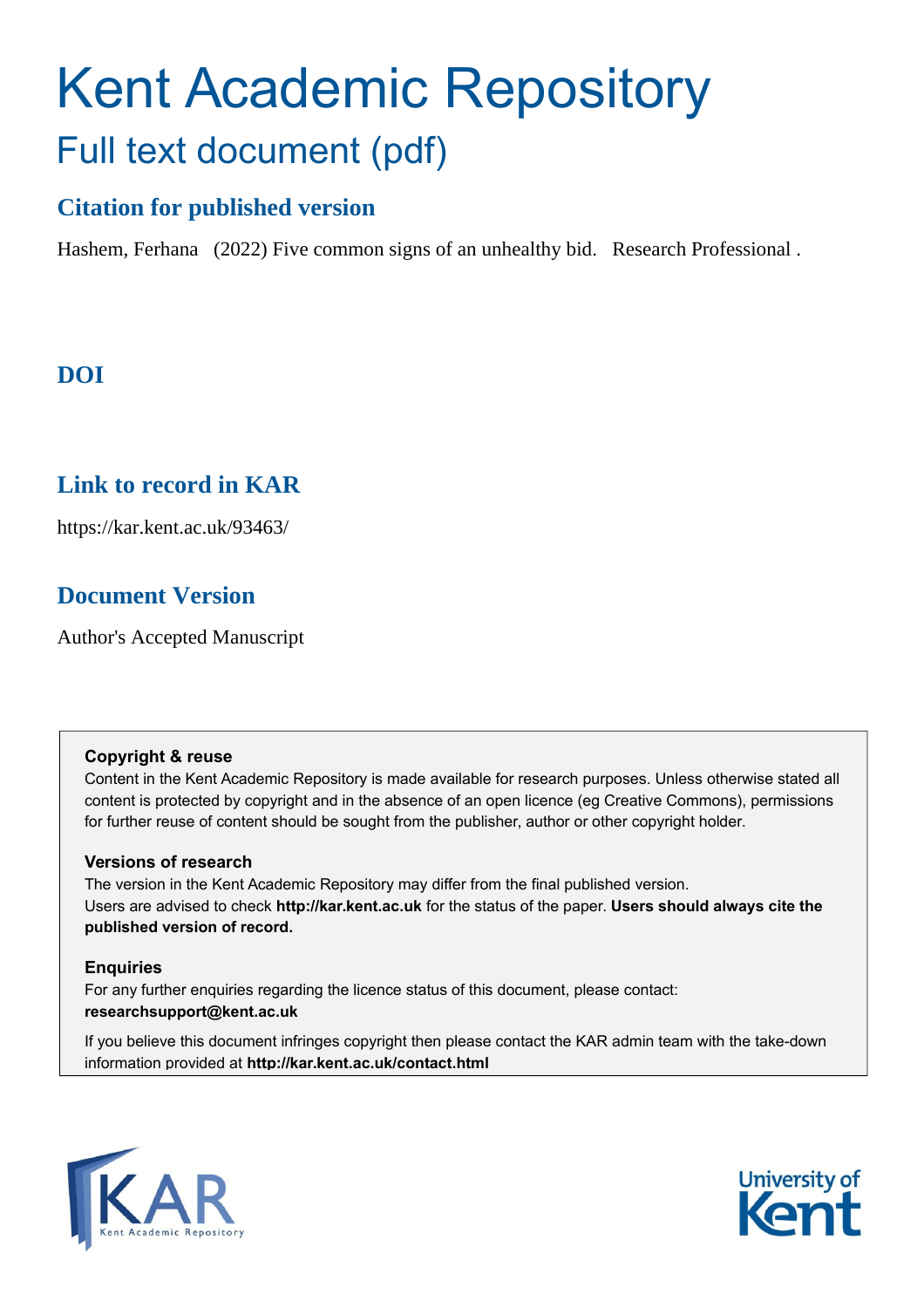### Five common signs of an unhealthy bid

Prevention is better than cure for these frequent missteps in healthcare funding applications

I am a site lead in Kent for the National Institute of Health Research's Research Design Service South East. Translated into acronymic that means I'm SL for the NIHR RDSSE. Translated into English it means I assist health and social care researchers who are looking to improve or sharpen their bids to the NIHR, or get advice on previously unsuccessful ones.

This in turn means I've become familiar with the most common mistakes that researchers tend to make when putting together a bid. These are mostly preventable, so I present this list of the five main ones like a dentist telling you to floss, or your GP saying you should get some exercise… I'm being annoying but it's for your own good (or at least the good of the bid that you've worked so hard on).

#### 1. Unfocused aims, objectives and research questions

The trinity of aims, objectives and research questions may seem an obvious place to start, but a misalignment with any one of these three may mean a grant application may never pass muster with a funding committee.

Frequent missteps include the specific aims being unfocused and goals unclear, and the objectives being overly ambitious with far too much work proposed within the project timeframe.

Research questions can be equally as confusing if they too are ill-defined and broad and leave panel assessors with little understanding of what the study aims to answer. Certainly, selecting a research question can be time-consuming in health research, but it is essential. Clinical studies usually have an overall primary research question with attendant secondary research and demonstrating how the latter are connected to the former is key to conveying what your study seeks to address.

Feedback from colleagues, both within and from outside your area of expertise, on research questions can lead to genuine insights on how reviewers might interpret the research question. And if your chosen study design will answer that question. But generating research questions 'in silo'—that is just within your research team—is neither favourable nor recommended. Researchers cannot prioritise the issues are important to patients without their input, or that of public representatives. For NIHR applications at least, such input is a key ingredient in any successful proposal.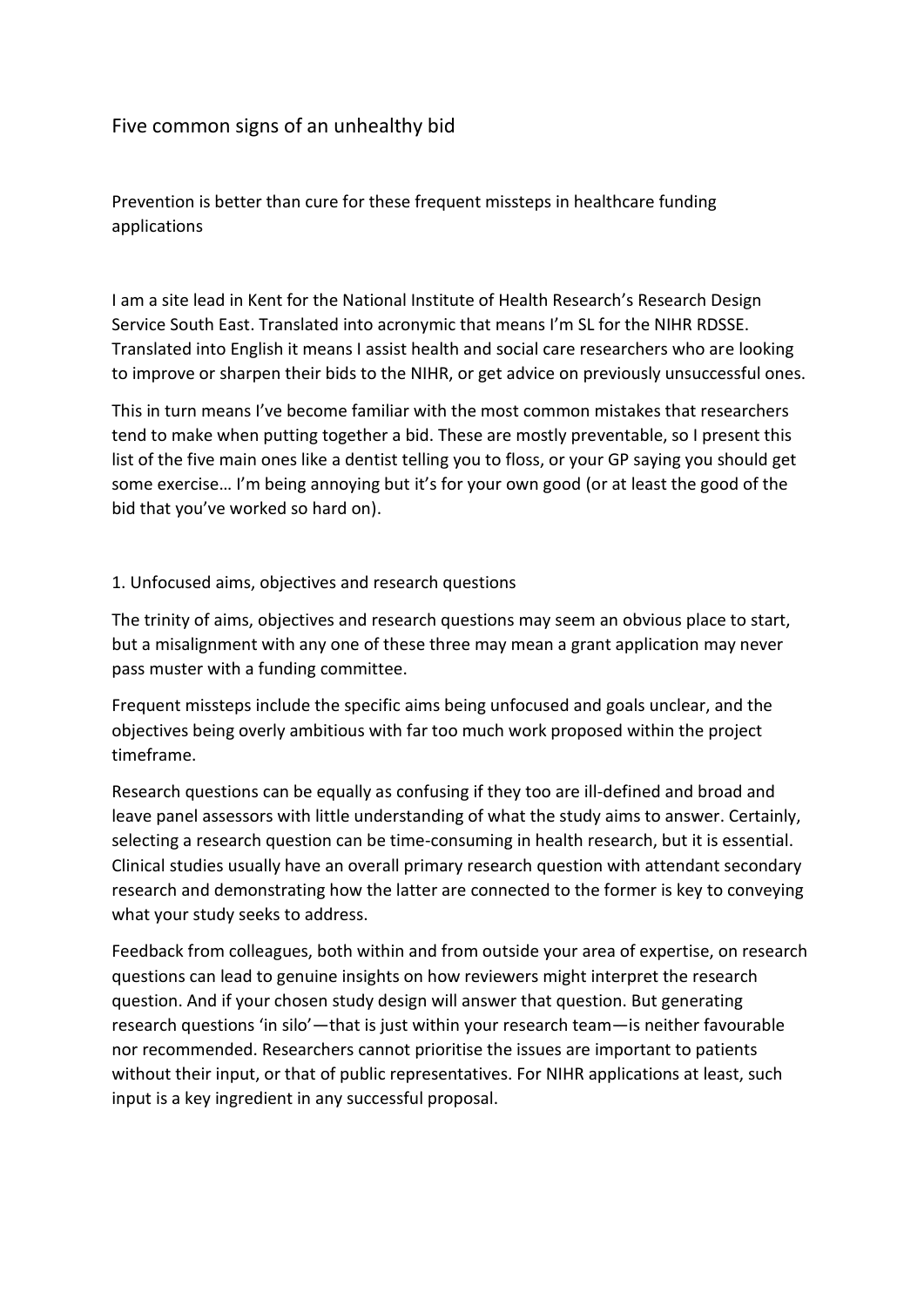#### 2. The wrong team

Funding applications that lack involvement from the relevant disciplinary or specialty experts and collaborators will have a hard time convincing the funding panel that they should be funded. Early career healthcare researchers have the capability to develop a new technique or intervention—nobody doubts this—but it is paramount that they demonstrate that they are working in an environment that can support their study to completion and that they will refer to experts for supervision and feedback.

On a personal basis, a willingness to connect with leading research teams on the topic or speciality area shows a desire for collaboration and openness to expert critique and opinion.

Leading collaborators are most commonly involved as joint lead co-applicants—if that is allowed for the particular funding scheme—consultants, or even as members of the study's steering committee. Their commitment to the study must be demonstrable and their time and resources suitably costed. But watch out—funding committees are also intensely aware of distinguished academics being included on a bid with next to no evidence of their involvement, only having been invited to fulfil the need for a 'big name' to lend credence to the proposal.

#### 3. Poor justification of patient benefit

A novel surgery technique, newly developed outcome measure or innovative multi-modal recovery regimen may all sound great at the top of a proposal but without clearly defined patient benefit, they will still struggle to cut the mustard.

Grant applicants advocating the use of such new procedures simply cannot assume the funding committee will be bowled over by the promise of a snazzy new treatment. Healthcare researchers must explain not only the improvements in clinical outcomes, but consider the wider benefits to patients and, in the case of NIHR applications, the NHS. This all requires solid rationale.

The health economic implications of the intervention should be considered here. This may include the potential cost savings to the NHS, a reduced length of stay in hospital and increases in Quality of Life (QoL) scores. Studies should take care to also capture qualitative data from patients undergoing the intervention and from healthcare staff involved.

Always remember that patient benefit can often appear self-evident to applicants, but to an external reviewer considerably less so. Showing that the study idea was developed and designed with strong public and patient involvement can go a long way to closing this gap. Ensuring that public and patients continue to be involved over the life course of the project also sends a clear message that patient benefit is embedded throughout.